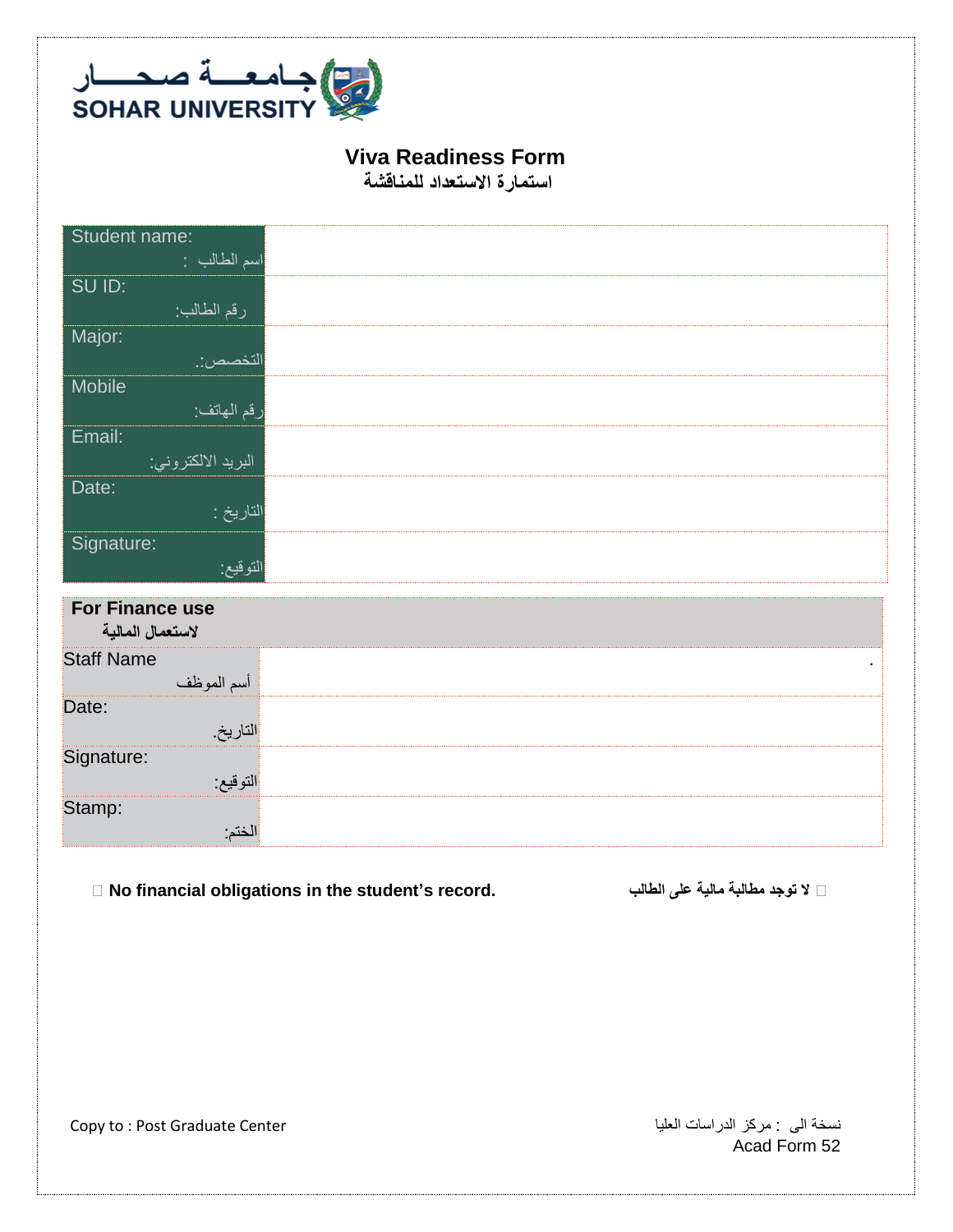

| For Admission and Registration use:<br>لاستعمال القبول والتسجيل                                                                                             | × |
|-------------------------------------------------------------------------------------------------------------------------------------------------------------|---|
| The student has completed all compulsory<br>courses<br>الطالب انهي المتطلبات الاجبار ية                                                                     |   |
| The student has completed all elective courses<br>الطالب انهي المساقات الاختيار ية                                                                          |   |
| The student has completed the programme bridge<br>course/remedial/ prerequisite courses, if<br>applicable.<br>الطالب انهى برنامج المنطلبات الاساسية السابقة |   |

- Number of registered units for Dissertation /project (..........)
- Student GPA (...........) )...........( التراكمي المعدل

**Comments**:......................................................... ............................................................................. ............................................................................. .............................................................................

عدد الوحدات المسجلة للرسالة / المشروع )...........(

**مالحظات**..........................................................**:** .................................................................. ..................................................................... .....................................................................

| <b>Supervisor Recommendations</b><br>توصية المشرف |  |
|---------------------------------------------------|--|
| <b>Ready to Sit for Viva</b><br>مستعد للمناقشة    |  |

نسخة الى : مركز الدراسات العليا Center Graduate Post : to Copy

Acad Form 52